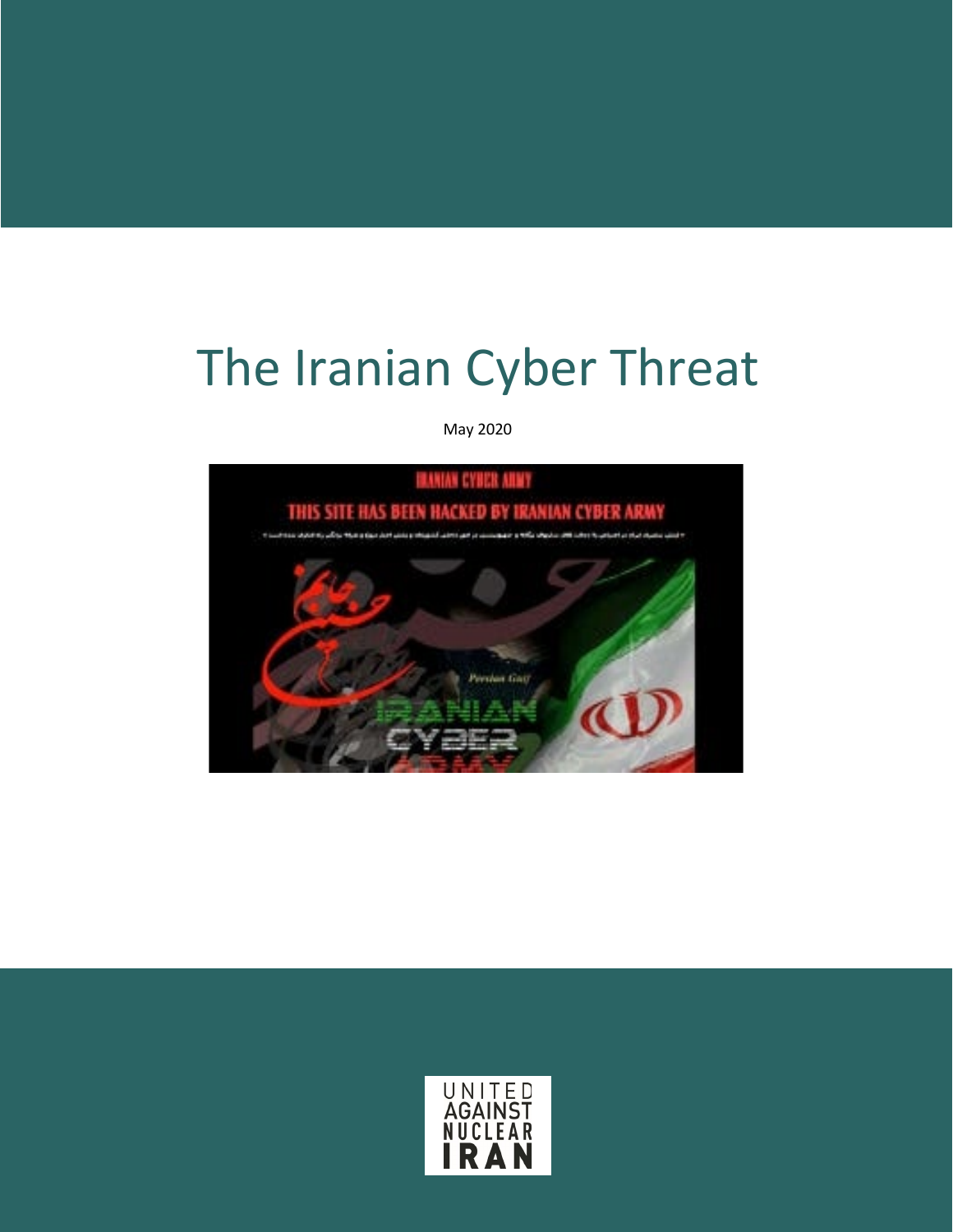

## **Contents**

## <span id="page-1-0"></span>Introduction

In the early morning hours of January 3, 2020, Iran's Islamic Revolutionary Guard Corps (IRGC) Quds Force commander Qassem Soleimani was [killed in a U.S. drone strike](https://www.cnn.com/2020/01/02/middleeast/baghdad-airport-rockets/index.html) that targeted his convoy immediately after landing at Baghdad's international airport. Iranian leaders vowed ["harsh retaliation"](https://www.nbcnews.com/news/world/iran-vows-revenge-harsh-retaliation-after-u-s-kills-its-n1109856) for the attack, and followed up on this threat by firing a salvo of over a dozen ballistic missiles at two [Iraqi air bases](https://www.nbcnews.com/news/world/u-s-base-iraq-comes-under-attack-missiles-iran-claims-n1112171) housing U.S. troops in the early morning hours of January 8, [wounding over 100 soldiers.](https://www.usatoday.com/story/news/politics/2020/02/10/total-u-s-troops-wounded-iranian-missile-attack-now-tops-100/4716343002/) While Iran has not yet taken additional major acts of revenge, it has signaled that it is likely to strike U.S. interests again at a future time of its choosing. Iran's Supreme Leader, Ayatollah Ali Khamenei, intoned that while the ballistic missile attack represented a ["slap on the face"](https://www.reuters.com/article/us-iraq-security-iran-khamenei/irans-supreme-leader-says-missile-strike-a-slap-on-the-face-for-us-idUSKBN1Z715G) for the U.S., "military action like this (ballistic missile) attack is not sufficient," vowing to refuse to enter negotiations and to continue to confront the U.S. until its influence is expelled from the region. In the intervening period, Iran's leaders have maintained a steady drumbeat of threatening rhetoric aimed at the U.S., with Soleimani's successor, Esmail Qaani, for instance vowing to ["hit his enemy in a manly fashion.](https://www.aljazeera.com/news/2020/01/iran-quds-force-leader-vows-manly-revenge-soleimani-200120144819073.html)"

With U.S.-Iran tensions heightened, the U.S. national security apparatus has cautioned that one avenue for retaliation Iran is likely to pursue is launching offensive cyber attacks targeting the U.S. public and private sectors. The day after Soleimani's killing, the Department of Homeland Security (DHS) issued a [bulletin](https://www.dhs.gov/sites/default/files/ntas/alerts/20_0104_ntas_bulletin.pdf) warning that while it did not have information about an imminent attack, "Iran maintains a robust cyber program and can execute cyber attacks against the United States. Iran is capable, at a minimum, of carrying out attacks with temporary disruptive effects against critical infrastructure in the United States." Such an attack could further "come with little or no warning." Several days later, the Cybersecurity and Infrastructure Security Agency (CISA) within DHS issued an [alert](https://www.us-cert.gov/ncas/alerts/aa20-006a) to stakeholders in the U.S. cybersecurity community recommending a heightened state of awareness and increased organizational vigilance, urging cybersecurity personnel to immediately flag "any known Iranian indicators of compromise and tactics, techniques, and procedures."

The FBI similarly issued an [advisory,](https://www.cyberscoop.com/fbi-iran-soleimani-cyber/) obtained by Cyberscoop, to U.S. companies on January 9 assessing that Iranian hackers could use "a range of computer network operations against U.S.-based networks in retaliation for last week's strikes against Iranian military leadership." The FBI advisory noted that there had been an uptick in Iranian "cyber reconnaissance activity" since the Soleimani killing, and offered technical advice to companies on thwarting Iranian efforts to exploit vulnerabilities in virtual private network (VPN) applications, which Iran has historically used to gain a foothold in computer networks allowing it to monitor, exfiltrate, and potentially destroy sensitive data.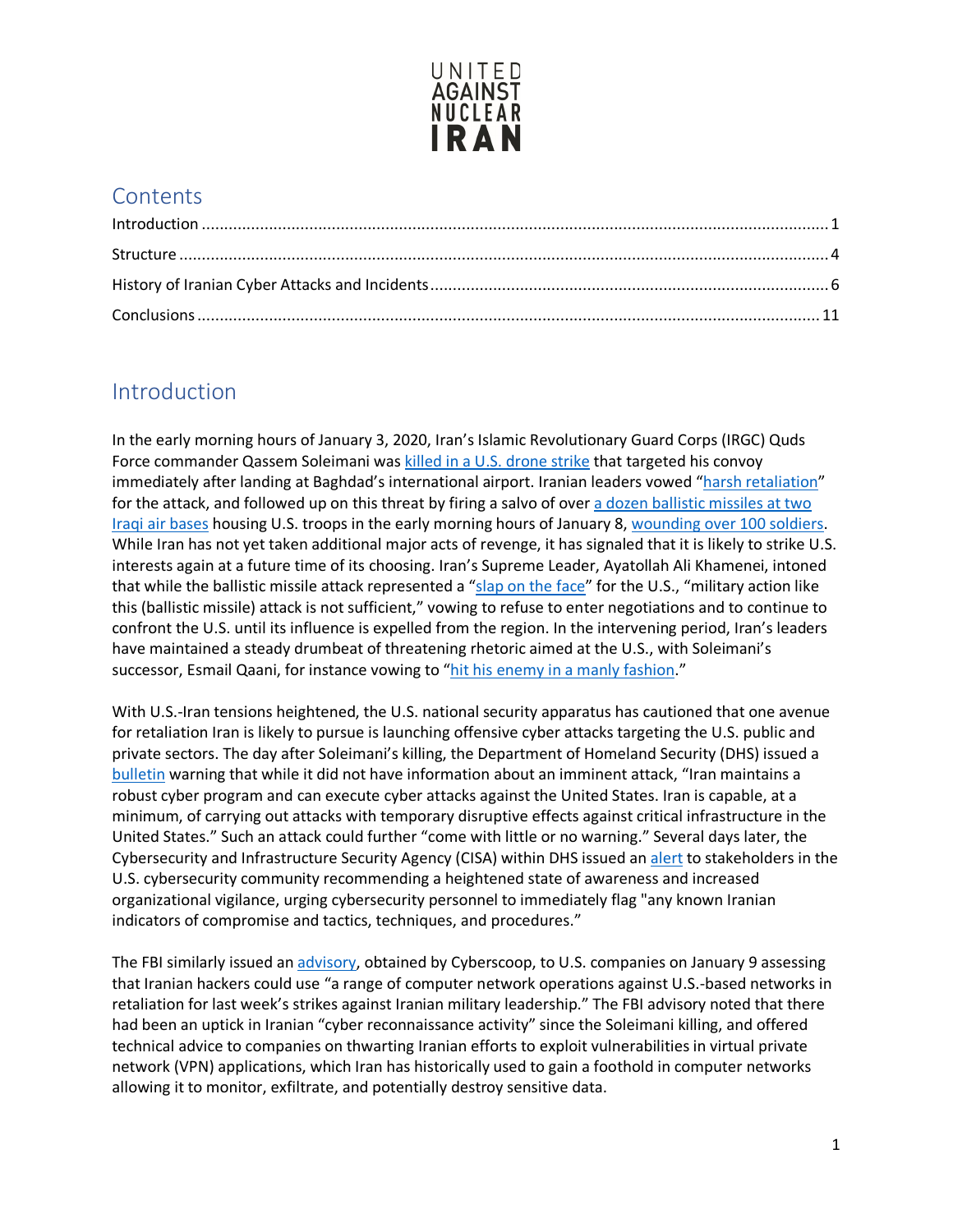

The latest FBI and DHS advisories echo assessments issued by the U.S. intelligence community for several years warning of Iran's determination and ability to launch offensive cyber attacks against the U.S. and its allies. The 2018 Worldwide Threat Assessment of the U.S. Intelligence Community [concluded](https://www.dni.gov/files/documents/Newsroom/Testimonies/2018-ATA---Unclassified-SSCI.pdf) that Iran "will continue working to penetrate U.S. and Allied networks for espionage and to position itself for potential future cyber attacks." The assessment further warned that Iran is growing increasingly aggressive, and will only be further emboldened absent significant push back against its malign cyber activities. According to the assessment, "The use of cyber attacks as a foreign policy tool outside of military conflict has been mostly limited to sporadic lower-level attacks. Russia, Iran, and North Korea, however, are testing more aggressive cyber attacks that pose growing threats to the United States and US partners." The 2019 Worldwide Threat Assessment [noted](https://www.dni.gov/files/ODNI/documents/2019-ATA-SFR---SSCI.pdf) that the Iranian cyber threat has entered a new phase, with Iran increasingly focused on deploying "cyber attack capabilities that would enable attacks against critical infrastructure in the United States and allied countries." At this point, Iranian cyber attacks are capable of "localized, temporary disruptive effects – such as disrupting a large company's corporate networks for days to weeks."

The mounting concerns over an Iranian cyber attack, particularly in the wake of the Soleimani drone strike, reflect the considerable investment Iran has made in advancing its cyber warfare capabilities over the past decade. In 2010, over 15 Iranian nuclear facilities were targeted by the Stuxnet computer virus, a wor[m jointly developed by the U.S. and Israel](https://www.businessinsider.com/stuxnet-was-far-more-dangerous-than-previous-thought-2013-11) that destroyed nearly 1000 centrifuges. The attack exposed the weakness of Iran's cyber defenses, leading Iran to accelerate the advancement of offensive and defensive cyber warfare capabilities. By March 2012, Iran created a ["cyber command"](https://foreignpolicy.com/2014/02/18/forget-china-irans-hackers-are-americas-newest-cyber-threat/) known as the Supreme Council of Cyberspace, comprised of senior military and intelligence officials. The council acts as a unified command tasked with coordinating Iran's cybersecurity and plotting out of offensive and retaliatory cyber operations.

Iran's investment in developing its cyberwarfare capabilities fits into Iran's national security strategy that relies extensively on asymmetric warfare. Iran has honed this strategy since the end of the 1980- 1988 Iran-Iraq War, a war that cost Iran over 300,000 lives and devastated the Islamic Republic's economy and infrastructure. The war shaped the worldview of the network of IRGC officers who served in the war and who form the core of Iran's military elite to this day, hardening their enmity toward the U.S. and inculcating an aversion to head-to-head combat. As a result, Iran sought asymmetric response capabilities that would enable it to prevail in conflict with stronger powers.

As a revisionist regional power, the Islamic Republic of Iran's hegemonic strategy is predicated on supplanting Western influence throughout the Middle East and spreading its Islamic revolutionary doctrine. Iran is hamstrung in this effort by its inferior conventional military forces compared to its adversaries, the U.S. and its Middle Eastern allies. Iran's annual military budget is estimated to be below [\\$20 billion per year,](https://www.globalfirepower.com/defense-spending-budget.asp) which is dwarfed by Saudi Arabia, the world's number three annual defense spender at \$67.6 billion per year. While Iran's defense spending is roughly in league with other adversaries such as the United Arab Emirates and Israel, Iran's military is qualitatively inferior due to procurement issues, as Iran is subject to a U.N. arms embargo.

Despite these structural disadvantages, Iran has succeeded in establishing pockets of political, military, and diplomatic influence in neighboring countries instead relying on asymmetric means. Iran has, for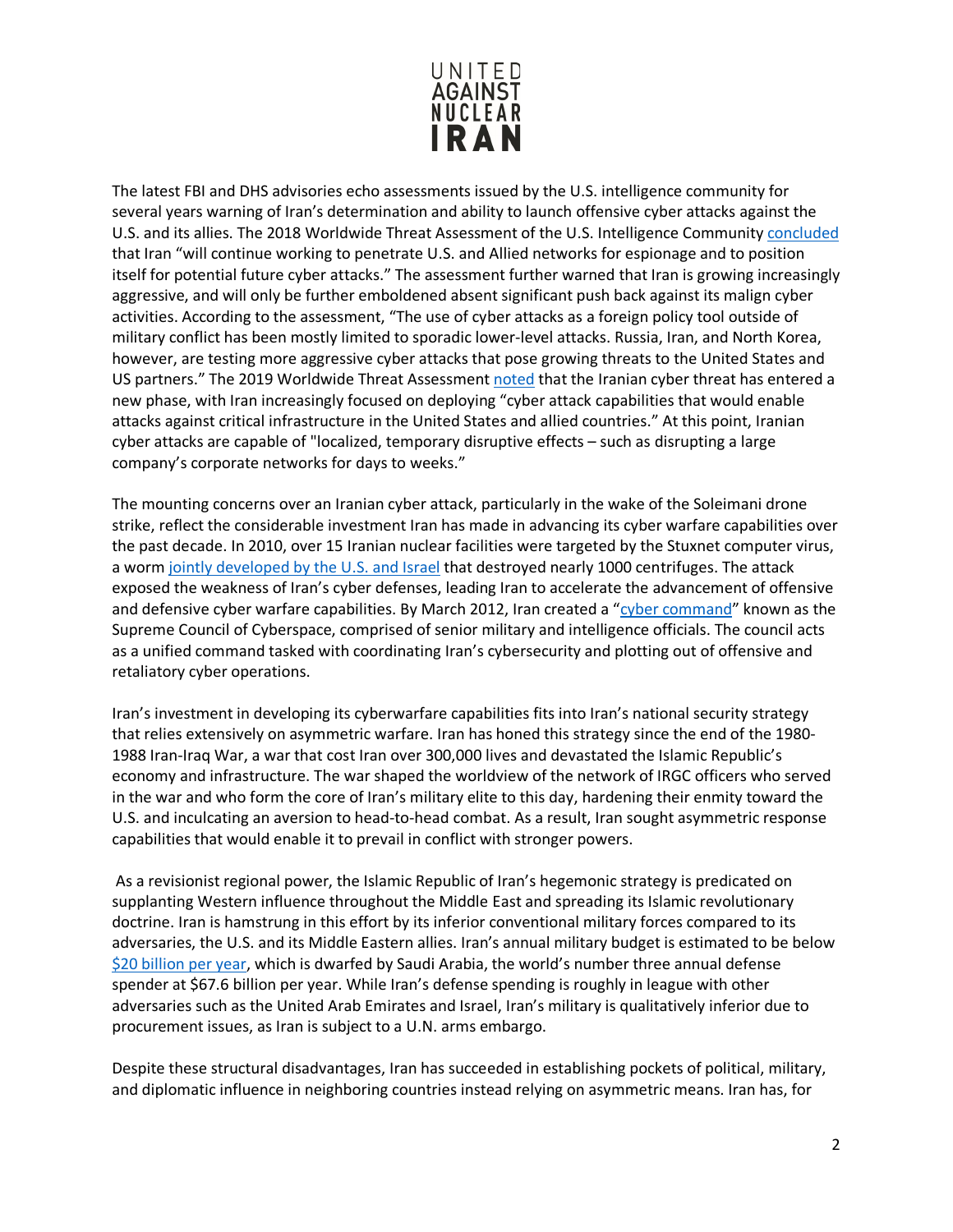

instance[, cultivated ties with militias and terrorist organizations](https://www.unitedagainstnucleariran.com/proxy-wars/map) to anchor loyal proxies in and destabilize neighboring states, giving it outsized influence in Lebanon, Iraq, Syria, and Yemen. Similarly, it has amassed the Middle East's largest and most divers[e ballistic missile arsenal](https://www.unitedagainstnucleariran.com/ballistic-missile-threat) and developed an advanced drone program, mitigating its air force's lack of a long-range strike capability. Ultimately, Iran seeks to leverage its asymmetric warfare strategy to increase the costs to the U.S. of maintaining its military presence and influence in the region with an eye toward driving it out.

Iran's development of cyberwarfare capabilities makes for a potent addition to its asymmetric toolkit that gives Iran an additional, low-cost means beyond its limited conventional capabilities to conduct espionage on and strike stronger adversaries in furtherance of its foreign policy and national security objectives. Despite its aggressive malign regional conduct, Iran is a risk-averse actor that seeks to avoid direct combat against conventionally superior adversaries. Cyber attacks enable Iran – either offensively or in retaliation – to inflict serious economic and national security costs in a manner that typically offers an element of attribution with deniability as to the origin of the attack and reduces the likelihood of a kinetic response.

The cyberwarfare domain is additionally appealing as it offers a relatively even playing field, and Iran has been a pioneer in demonstrating the power of weaker actors to confront superpowers. Iran is a secondtier cyber threat with indigenous capabilities that match up with North Korea, lagging behind the biggest threat actors, Russia and China. As such, Iran may be capable, but would have difficulty, executing on its own major cyber attacks against the highest-value targets in the U.S., the federal government, the military, the largest banks and corporations, and the most critical industrial control systems – water systems, the electric grid, transit systems, oil refineries, manufacturing, and other major infrastructure. More worryingly, there are multitudes of soft targets, such as state and local governments, small banks, and critical infrastructure whose networks contain vulnerabilities that Iran can and has sought to exploit. Complicating matters, Iran could potentially buy the services of first-rank skilled actors on the dark web if it sought to attack the highest-value targets in the U.S. in the short term. This would bring Iran better technological skills and the imprimatur of a foreign hacker in prospective attacks, masking Iran's involvement.

[According](https://www.nbcnews.com/news/us-news/iran-has-laid-groundwork-extensive-cyberattacks-u-s-say-officials-n893081) to the U.S. government and cybersecurity experts, Iran has indeed been laying the groundwork for major cyber attacks on high-value targets, especially industrial control systems. At the 2018 Aspen Security Forum, U.S. officials [warned](https://www.nbcnews.com/news/us-news/iran-has-laid-groundwork-extensive-cyberattacks-u-s-say-officials-n893081) that "Iran is making preparations that would enable denial-of-service attacks against thousands of electric grids, water plants, and health care and technology companies in the U.S., Germany, the U.K. and other countries in Europe and the Middle East." James Lewis, a former State Department cybersecurity and intelligence official further [added,](https://www.nbcnews.com/news/us-news/iran-has-laid-groundwork-extensive-cyberattacks-u-s-say-officials-n893081) "The Iranians have been doing these types of probes for years now — mapping out the networks of critical infrastructure to find potential vulnerabilities." In October 2019, a cybersecurity researcher from the Netherlands [identified 26,000 industrial control systems](https://www.icscybersecurityconference.com/intelligence-gathering-on-u-s-critical-infrastructure/) across the United States that are largely unguarded and vulnerable to a cyber attack.

The U.S. and Iran have been in a state of heightened tensions since the withdrawal from the Iran nuclear deal and imposition of a maximum pressure campaign. As the economic screws have tightened further, Iran has stepped up its provocations, advancing its nuclear and ballistic missile programs, targeting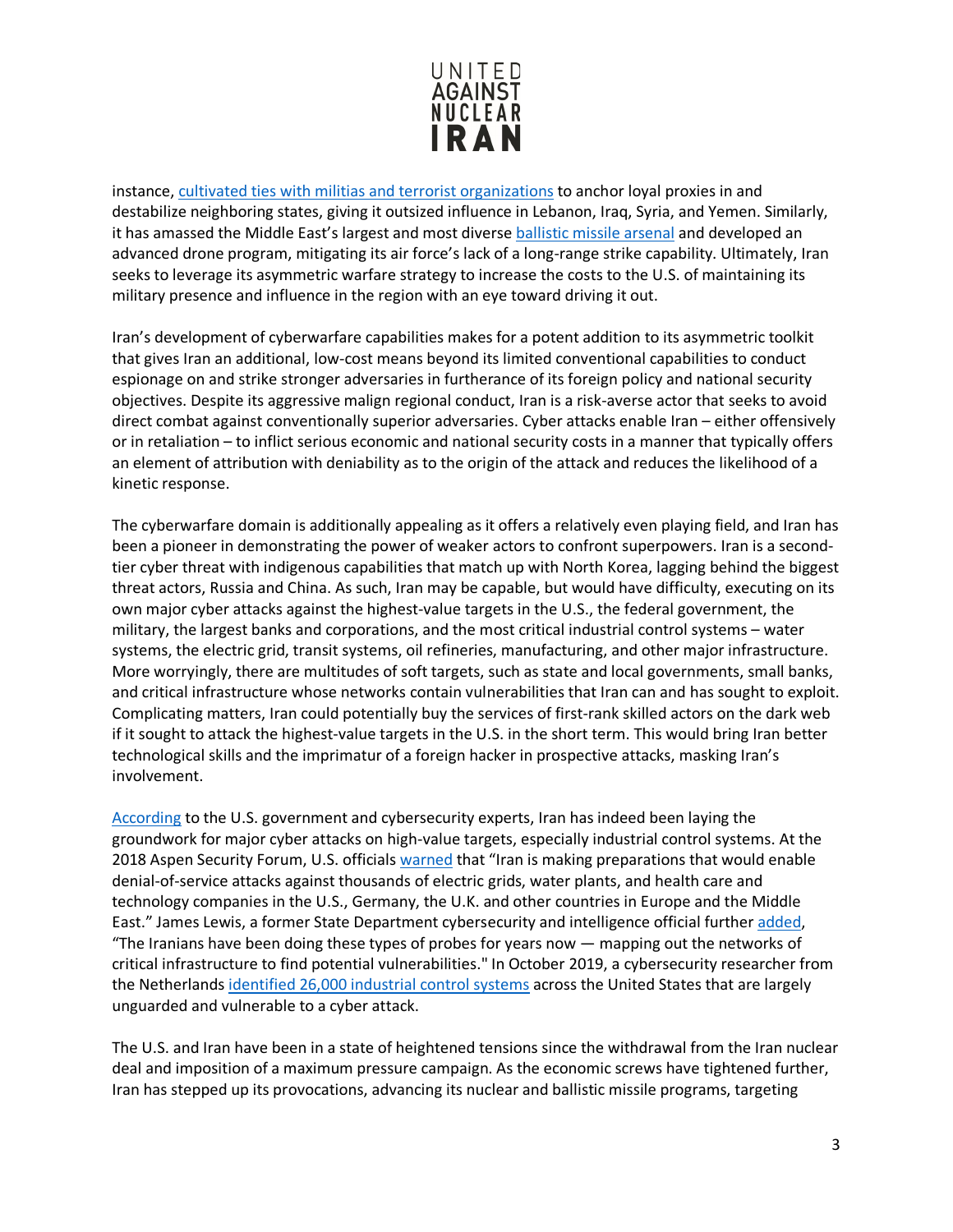

commercial shipping and energy infrastructure in the Persian Gulf region, and adopting an increasingly aggressive public posture against the U.S. military presence in Iraq. Actions taken by the U.S. against Iran, ranging from the imposition of new sanctions or kinetic operations like the drone attack against Qassem Soleimani, can alter Iran's threat perception and prompt retaliatory measures. Offensive cyber attacks are a potential avenue that Iran is likely to pursue, especially given its heavy investment in the domain and multitude of vulnerable nodes it can target. An attack targeting physical infrastructure would mark a dramatic escalation for Iran and would likely trigger heavy reprisals, which has largely prevented them from attempting such attacks thus far. Still, the concern in the national security and intelligence communities that Iran has attained such capabilities highlights the need for vigilance and for public and private sector stakeholders to harden their cyber defenses.

This resource contains two sections. The first focuses on the structure of Iran's cyber infrastructure offensive and defensive. The second analyzes the Islamic Republic's cyber methods and modus operandi, profiling the kinds of operations it has employed in recent decades. The resource concludes with recommendations for how to best tackle the Iranian cyber threat.

#### <span id="page-4-0"></span>Structure

The Iranian regime has three primary objectives in the cyberwarfare arena: defending its critical infrastructure and sensitive data from cyber attack, monitoring and responding to online activity within the country, and carrying out offensive cyber operations. The 2009 Green Movement protests [laid the](https://www.csis.org/analysis/iran-and-cyber-power)  [groundwork,](https://www.csis.org/analysis/iran-and-cyber-power) leading Iran's security forces to boost their hacking capabilities in order to bolster domestic surveillance and control of cyberspace. The 2010 Stuxnet attack on Iran's nuclear program served as a catalyst for Iran to expand on these initial advances, and in a short amount of time, to rapidly develop its offensive and defensive cyber capabilities.

In July 2011, the regime [allocated \\$1 billion](https://www.slideshare.net/HackRead/irans-cyber-war-skills) to boost the country's cyber capabilities, investing in new offensive and defensive technologies and the recruitment and training of a cadre of cyber experts. In tandem, Iran stood up a variety of domestic agencies tasked with administering cyberspace affairs. In March 2012, Supreme Leader Khamenei announced the formation of Iran's Supreme Council on Cyberspace, unifying the country's various cyberspace organs under a single command. The Supreme Council is tasked with setting Iran's cyberspace policies and strategies from on high, while the somewhat overlapping organizations under it follow its directives. According to the [BBC Persian](https://nligf.nl/v1/upload/pdf/Structure_of_Irans_Cyber_Operations.pdf), "This council comprises the highest-level Iranian authorities such as the president, the heads of the judicial power and the parliament, the head of the state-run radio-television, the commanders-in-chief of the IRGC and the police, the ministers of Intelligence, Telecommunication, Culture, Science, etc."

The main Iranian body tasked with cyber defense is the Cyber Defense Command, which [operates](https://www.washingtoninstitute.org/policy-analysis/view/irans-passive-defense-organization-another-target-for-sanctions) under the aegis of Iran's Passive Defense Organization, and is itself a subdivision of the Armed Forces General Staff and is overseen by a committee headed by the chief of staff of Iran's Armed Forces. The Passive Defense Organization is [charged](https://www.washingtoninstitute.org/policy-analysis/view/irans-passive-defense-organization-another-target-for-sanctions) with coordinating the response of agencies throughout the government to mitigate damage to critical infrastructure and sensitive facilities, non-kinetic responses to military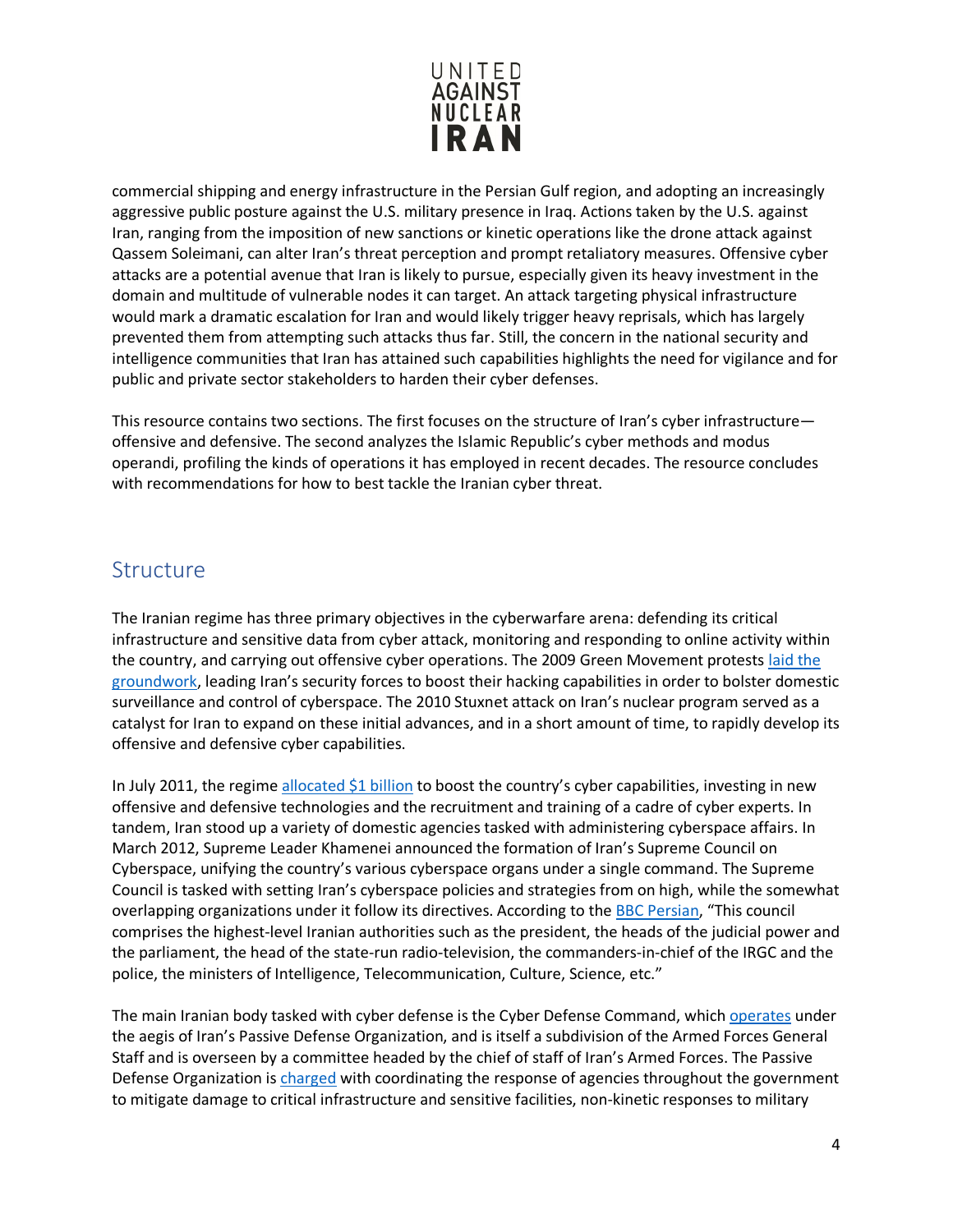

attacks on Iran, and combatting internal dissent in cyberspace. The dedicated Cyber Defense Command was established in November 2010 in response to the Stuxnet attack, and is tasked with crafting defensive cyber doctrine and repelling or mitigating the damage of cyber attacks targeting Iran.

The IRGC's *basij* and intelligence organization are the primary cyber threat actors behind Iran's offensive cyber operations, although it must be noted that the *basij'*s cyber forces are highly unprofessional. The *basij* has used its ties to universities and seminaries to recruit a volunteer "cyber army," the majority of whose operations consist of online posts and replies in favor of the regime. The *basij* recruits have also engaged in lower-level hacking and infiltration of websites and emails, although some of the most promising recruits ar[e reportedly](https://nligf.nl/v1/upload/pdf/Structure_of_Irans_Cyber_Operations.pdf) trained by IRGC operatives to assist in more complex operations.

The IRGC intelligence organization, meanwhile, is the actor behind Iran's most significant and destructive offensive cyber operations, and is believed to be behind attacks targeting computer networks in the U.S., Israel, Europe, Saudi Arabia, and other Gulf states. Officially, the IRGC [denies](https://carnegieendowment.org/files/Iran_Cyber_Final_Full_v2.pdf) that it engages in offensive cyber operations, claiming that the thousands of "cyber warriors" it purports to have at its disposal engage only in dissemination of online pro-regime propaganda. The cyber arena allows Iran to use proxies and cutouts to carry out its operations, and these actors remain at armslength from the official state.

The earliest Iranian-attributed offensive cyber operations were carried out by a group calling itself the Iranian Cyber Army, a collection of ostensibly independent hackers [alleged](https://docs.house.gov/meetings/HM/HM05/20160211/104455/HHRG-114-HM05-Wstate-BermanI-20160211.pdf) to be sponsored by the IRGC. Later on, as the Iranian Cyber Army faded from the scene, additional hacking collectives emerged with [names](https://iranprimer.usip.org/blog/2019/oct/25/invisible-us-iran-cyber-war) such as the Izz ad-Din al-Qassam Cyber Fighters, APT 33 (aka Elfin, Refined Kitten, Holmium), Phosphorous (aka APT 35, Charming Kitten, Ajax Security), and OilRIg. These collectives typically employ a "scattered set of independent contractors who mix security work, criminal fraud, and more banal software development," according to the Carnegie Endowmen[t report.](https://carnegieendowment.org/files/Iran_Cyber_Final_Full_v2.pdf) Major Iranian cyber attacks sometimes would employ contractors from multiple institutions, including IT firms and universities, carrying out different phases of the campaign, with the IRGC believed to be the bankroller and coordinator.

The Iranian cyber threat is complex to track, as campaigns and new threat groups disappear as quickly as they emerge, particularly when detection of malign cyber activities is suspected. This shows a lack of sophistication on the part of Iranian cyber forces as state-aligned cyber forces in more advanced countries are typically permanent fixtures, but also provides a strategic advantage and helps Iran maintain plausible deniability. However, there do appear to be commonalities in the tactics, software, and lines of codes used tying these groups together, with evidence ultimately leading back to the IRGC. U.S. indictments against Iranians engaged in cyber sabotage and espionage have revealed operations that ["required costly infrastructure, including dedicated servers and dozens of domain names, in](https://carnegieendowment.org/2018/01/04/iran-s-cyber-ecosystem-who-are-threat-actors-pub-75140)  [addition to personnel time,](https://carnegieendowment.org/2018/01/04/iran-s-cyber-ecosystem-who-are-threat-actors-pub-75140)" indicating the involvement of Iran's intelligence services. The level of involvement of the IRGC in the planning and execution of cyber attacks is often difficult to ascertain, but the objectives of Iran's cyber threat actors typically advance the foreign policy and national security objectives of the Iranian regime.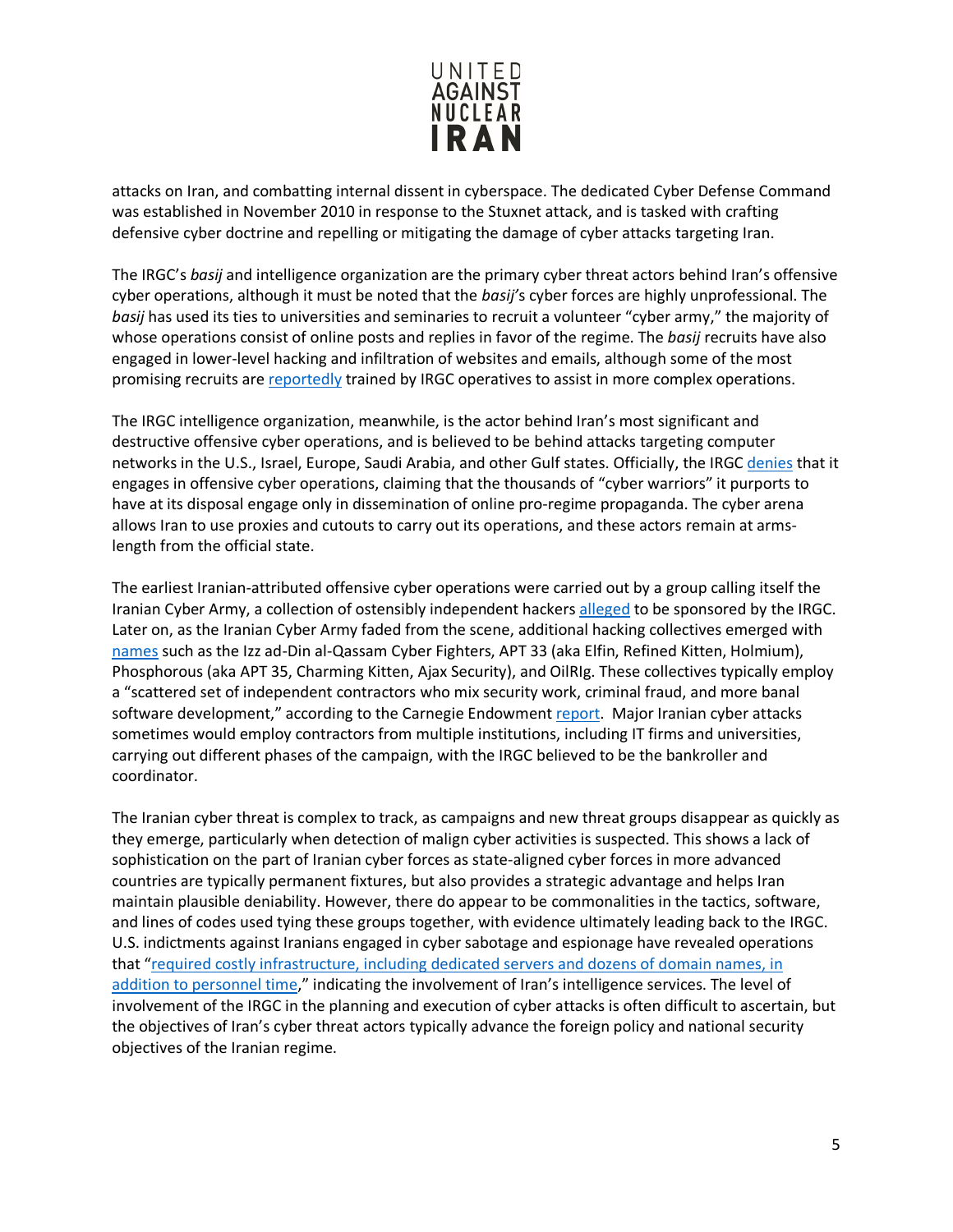

## <span id="page-6-0"></span>History of Iranian Cyber Attacks and Incidents

The asymmetric nature of the cyberwarfare domain has enabled Iran to carry out the most sophisticated and costly cyber attacks in the history of the internet age. As Iran's capabilities have expanded, driven by increased investment over the past decade since the Stuxnet attack on Iran's nuclear facilities, Iran's malign activities in the offensive cyber realm have evolved and advanced. Iran has kept up a steady drumbeat of lower-level attacks against the U.S., its allies, and regime opponents at home and abroad, some successful and others thwarted. The most common publicly-known attacks include simple website defacements, online disinformation campaigns to push pro-Iranian regime and anti-U.S. narratives, distributed denial of service (DDoS) attacks, and theft of personally identifiable information and intellectual property. At times, Iran has pushed the envelope launching attacks using destructive wiper malware, crippling entire computer networks.

The U.S. Cybersecurity and Infrastructure Security Agency (CISA) within DHS notes that according to open-source reporting, numerous offensive cyber operations have been attributed or are alleged to be the work of the Iranian government, or at least Iranian actors working in conjunction with or with the approval of the regime. According to CISA, Iran's cyber attacks have targeted sectors [including](https://www.us-cert.gov/ncas/alerts/aa20-006a) "financial services, energy, government facilities, chemical, healthcare, critical manufacturing, communications, and the defense industrial base." While many Iranian attacks are destructive in nature, others are conducted for purposes of espionage and intellectual property theft, designed to give Iran insights into its adversaries' strategic planning or to improve its own industrial or military capabilities in the face of sanctions.

The following accounting of the most significant Iranian cyber attacks, either attempted or completed, shows the evolution in Iran's increasingly sophisticated and bold cyberwarfare activities. The incidents recounted also give an indication of how cyberwarfare fits into Iranian statecraft and national security strategy. Even at times of relative stability or low tensions, Iran has still been active in the cyber domain. Iran's cyber activities tend to escalate in response to provocations and heightened tensions. On occasion, Iran has resorted to crude, quick strikes when it has sought to immediately respond to a provocation, such as the imposition of new sanctions. Other Iranian malign cyber activities, particularly those of its primary hacker collectives, demonstrated slow and methodical planning involving the strategic selection of targets, the development of custom malware, and protracted periods of infiltration before the deployment of its cyberweapons.

According to the Carnegie Endowment [report](https://carnegieendowment.org/2018/01/04/iran-s-cyber-threat-introduction-pub-75138), "While the Iranian hacking scene emerged in the early 2000s, there is little evidence of state-aligned cyber activities before 2007." The earliest impetus for malign offensive Iranian cyber activities was the June 2009 Iranian presidential election, which witnessed the re-election of Mahmoud Ahmadinejad amid widespread, credible allegations of fraud by Iran's revolutionary regime. The contested election spurred the rise of the opposition Green Movement and marked a perilous period for Iran's government as its legitimacy increasingly came into question.

The internet and social media were central to the Green Movement's mass mobilization efforts, and the Iranian government subsequently went to war against websites and platforms affiliated with the opposition movement or seen as enabling their ongoing communications and supporting their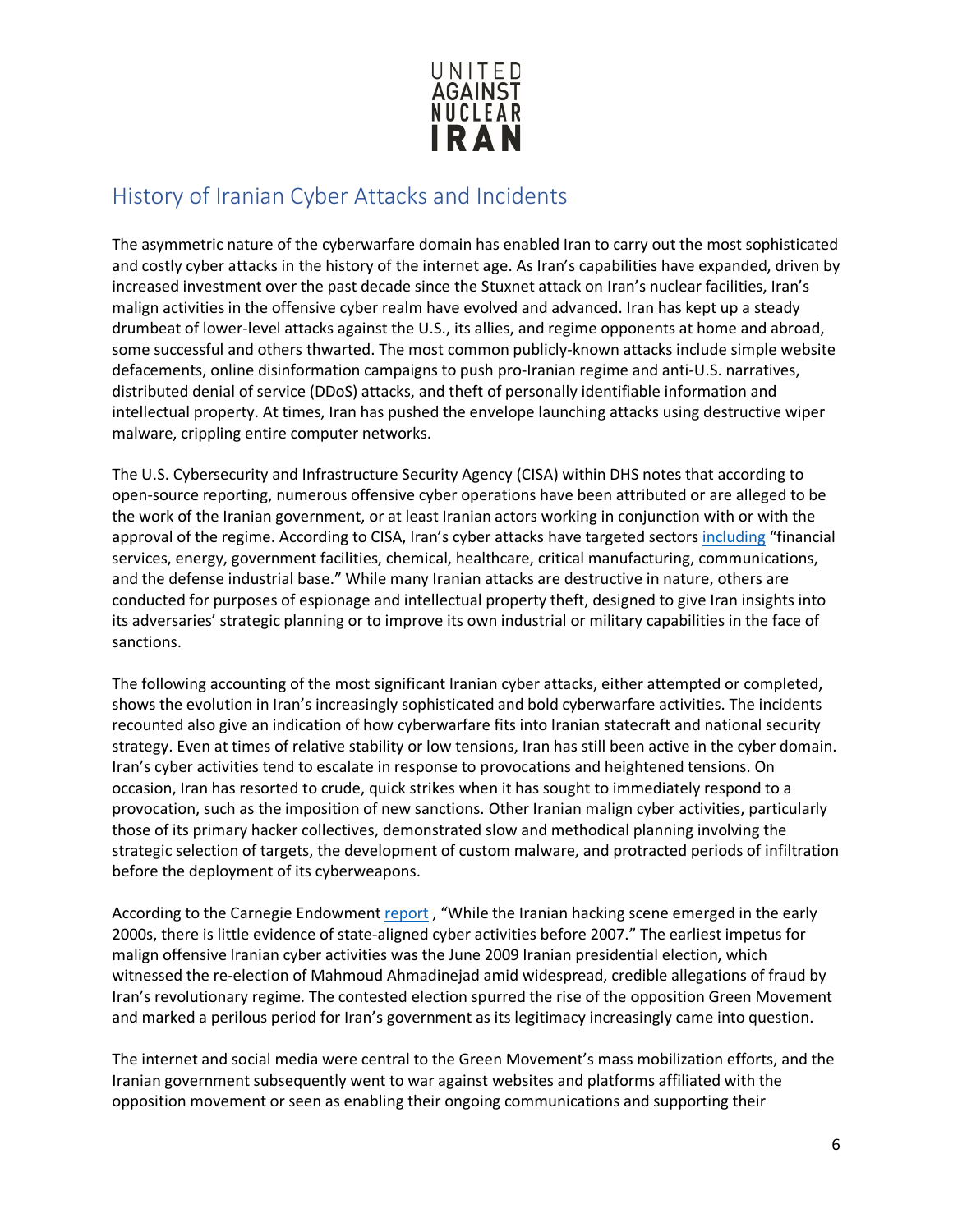

messaging. Between December 2009 and mid-2011, a group calling itself the Iranian Cyber Army launched a campaign of website defacements targeting sites seen as sympathetic to the Green Movement, replacing their homepages with graphics and messages in support of the Iranian regime. The Iranian Cyber Army is nominally a collective of independent hackers whose aims and ideology are in lockstep with the Iranian governments, but given the regime's tight controls over the cyber realm, its activities are believed to be [overseen by the IRGC's intelligence apparatus.](https://docs.house.gov/meetings/HM/HM05/20160211/104455/HHRG-114-HM05-Wstate-BermanI-20160211.pdf)

Among the group's targets was Twitter, whose homepage the group [hacked and defaced](https://www.cbsnews.com/news/iranian-cyber-army-hacks-twitter-claims-victory-for-party-of-god/) in December 2009 with pro-Iranian and anti-U.S. messages. A month later, the group carried out a similar [attack](https://www.zdnet.com/article/baidu-dns-records-hijacked-by-iranian-cyber-army/) on China's primary search engine, Baidu. In February 2011, the Iranian Cyber Army claimed credit for a simila[r attack](https://www.voanews.com/usa/iranian-hackers-attack-voa-internet-sites) on the Voice of America's homepage. Other targets included websites and news outlets affiliated with Iranian opposition elements, including [Mowjcamp, Radio Zamaneh, Amir Kabir](https://www.domaintools.com/resources/blog/from-cybercrime-to-political-repression-shedding-light-on-the-iranian-cyber)  [Newsletter, Jaras, and the MOBY Group.](https://www.domaintools.com/resources/blog/from-cybercrime-to-political-repression-shedding-light-on-the-iranian-cyber)

The Iranian Cyber Army's attacks during this phase were primitive, but still potentially destructive. They did not rely on technical breaches of infrastructure at the sites themselves, but on social engineering that exploited weaknesses at the sites' domain registrars, the companies that host the websites. The Iranian Cyber Army's attacks, known as domain name systems (DNS) attacks, involved impersonating employees at the respective websites with requisite levels of access to the site's control panels, contacting the domain registrar in order to obtain passwords, and then hijacking pages and redirecting site traffic to pages containing the pro-Iranian propaganda. Obtaining DNS access would enable hackers to control websites' sensitive data, but in these instances, it appears no data was compromised and the attacks merely hijacked control of the sites for limited periods for propagandistic purposes.

Following the 2010 Stuxnet attack on Iran's nuclear program, Iran rapidly began investing in and improving its offensive cyberwarfare capabilities, which ushered in increasingly sophisticated attacks. In September 2011, an Iranian hacker (or hackers) claimed credit for an attack that [compromised the](https://carnegieendowment.org/files/Iran_Cyber_Final_Full_v2.pdf)  [Dutch certificate authority, DigiNotar,](https://carnegieendowment.org/files/Iran_Cyber_Final_Full_v2.pdf) and issued fake security certificates, which communicate to your web browser that the site you are visiting is the site you intended to visit. The hack effectively gave Iran the ability to access the Gmail accounts and spy on the encrypted communications of 300,000 Iranian users. The attack was claimed by a hacker who claimed to have acted alone and who chose to help his government monitor the communications of his fellow citizens, yet it appears that Iranian intelligence was involved as well. The UK Government Communications Headquarters (GCHQ) provided a postmortem account of the DigiNotar event in which it alleged that an "Iranian intelligence agency added a [specific rule in an internet router that forced Google's traffic through an alternative route inside the](https://carnegieendowment.org/files/Iran_Cyber_Final_Full_v2.pdf)  [country.](https://carnegieendowment.org/files/Iran_Cyber_Final_Full_v2.pdf)"

Having cut their teeth responding to the internal threats to national cohesion and stability represented by the Green Movement, Iran's cyber threat actors would go on to adapt an offensive cyber posture geared toward confronting the regime's internal and foreign adversaries concurrently. The same infrastructure and cyberweaponry used against the Iranian opposition would also be turned against the U.S. and its allies.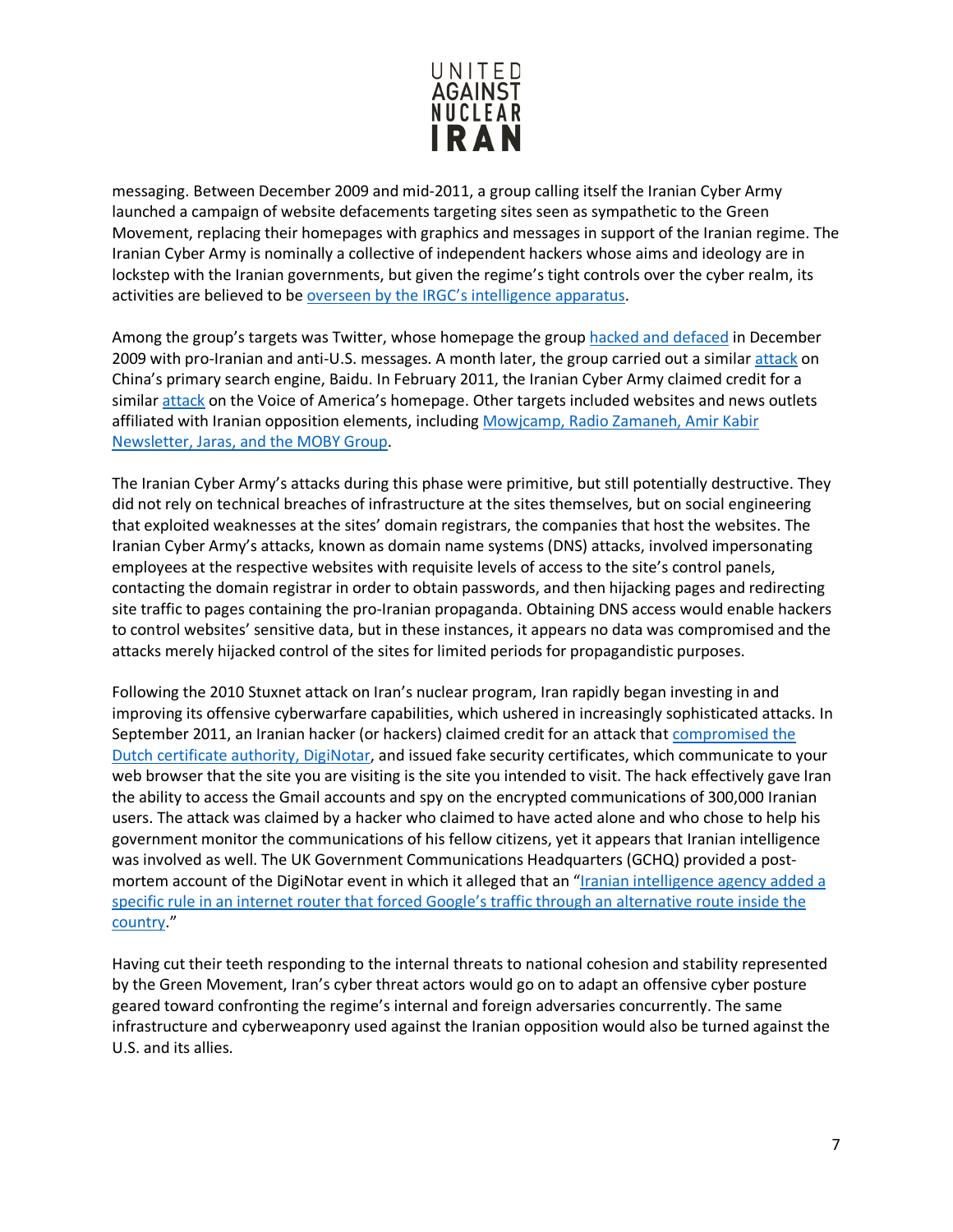

The earliest incidents of major external Iranian cyber attacks were initially reported in the summer of 2012. In July, 2012, security firms Kaspersky Lab and Seculer[t uncovered](https://www.theregister.co.uk/2012/07/17/madi_cyber_espionage_campaign/) an Iranian cyber espionage campaign, relying on spyware called Madi, ongoing since December 2011 that affected 800 victims over the course of a year. The campaign primarily targeted business executives in the fields of critical infrastructure and financial services, as well as Middle Eastern government officials and embassy staff. Of those targeted, 387 were in Iran itself, 54 in Israel, and the rest scattered around the Middle East and Afghanistan. The campaign relied on crude spear-phishing tactics. Those affected clicked on PDF or Microsoft PowerPoint attachments or links to news articles. Once the users downloaded the corrupted files, a Trojan spying software called Madi would be secretly loaded onto their computers. Remote attackers would then be able "to swipe sensitive files from infected Windows computers, monitor email and instant messages exchanges, record audio, log keystrokes, and take screenshots of victims' activities." Based on the code used, the researchers who uncovered the Madi campaign characterized the hackers' tradecraft as "amateurish and rudimentary," yet effective.

Iran followed up the Madi campaign with a major offensive cyber operation targeting the U.S. banking sector, heralding the Islamic Republic's arrival as a major cyberwarfare actor. Beginning in December 2011, an Iranian hacking group calling itself the Izz ad-Din al-Qassam Cyber Fighters began laying the groundwork for a series of Dedicated Denial of Service (DDoS) attacks against U.S. financial institutions. In March 2016, the U.S. Department of Justice unsealed an [indictment](https://www.justice.gov/opa/pr/seven-iranians-working-islamic-revolutionary-guard-corps-affiliated-entities-charged) against "seven Iranian individuals who were employed by two Iran-based computer companies, ITSecTeam (ITSEC) and Mersad Company (MERSAD), that performed work on behalf of the Iranian Government, including the Islamic Revolutionary Guard Corps," responsible for carrying out the series of attacks. The indictment offered a rare glimpse into Iran's modus operandi with regard to cyber attacks, demonstrating the IRGC's penchant for using multiple contractors each with their own set of objectives in an attack. According to a leaked briefin[g document](https://carnegieendowment.org/files/Iran_Cyber_Final_Full_v2.pdf) of the National Security Agency obtained by the Intercept, the agency picked up signals intelligence stating explicitly that the campaign was conducted to retaliate against the U.S.'s cyber attacks on Iran's nuclear facilities, and that senior officials in the Iranian regime were aware of the attack.

The first phase of the campaign, named Operation Ababil, involved the culprits exploiting vulnerabilities in the software of thousands of websites in order pool bandwidth, which it then used to overwhelm their targets. After a few sporadic DDoS attacks, in September 2012, the campaign began in earnest and would continue in phases until July 2013, by which time, the major players in the financial sector had shored up their defenses, leading to the campaign fading away. Ultimately, the culprits hacked into the servers of 46 primarily financial institutions, [including](https://www.nytimes.com/2013/01/09/technology/online-banking-attacks-were-work-of-iran-us-officials-say.html) Bank of America, Citigroup, Wells Fargo, U.S. Bancorp, PNC, Capital One, Fifth Third Bank, BB&T and HSBC, deluging them with up to 140 gigabits of data per second, far exceeding their capacity and thereby denying customers from logging into their online bank accounts. The group's DDoS attacks occurred in waves on 176 distinct days, costing the affected institutions tens of millions of dollars in remediation costs as they worked to counter the attacks.

One of the co-conspirators in Operation Ababil was additionally indicted for allegedly hacking into the control system of a dam in upstate New York between August 28 and September 21, 2013. The level of access he had obtained would have allowed him to operate the dam's sluice gate, responsible for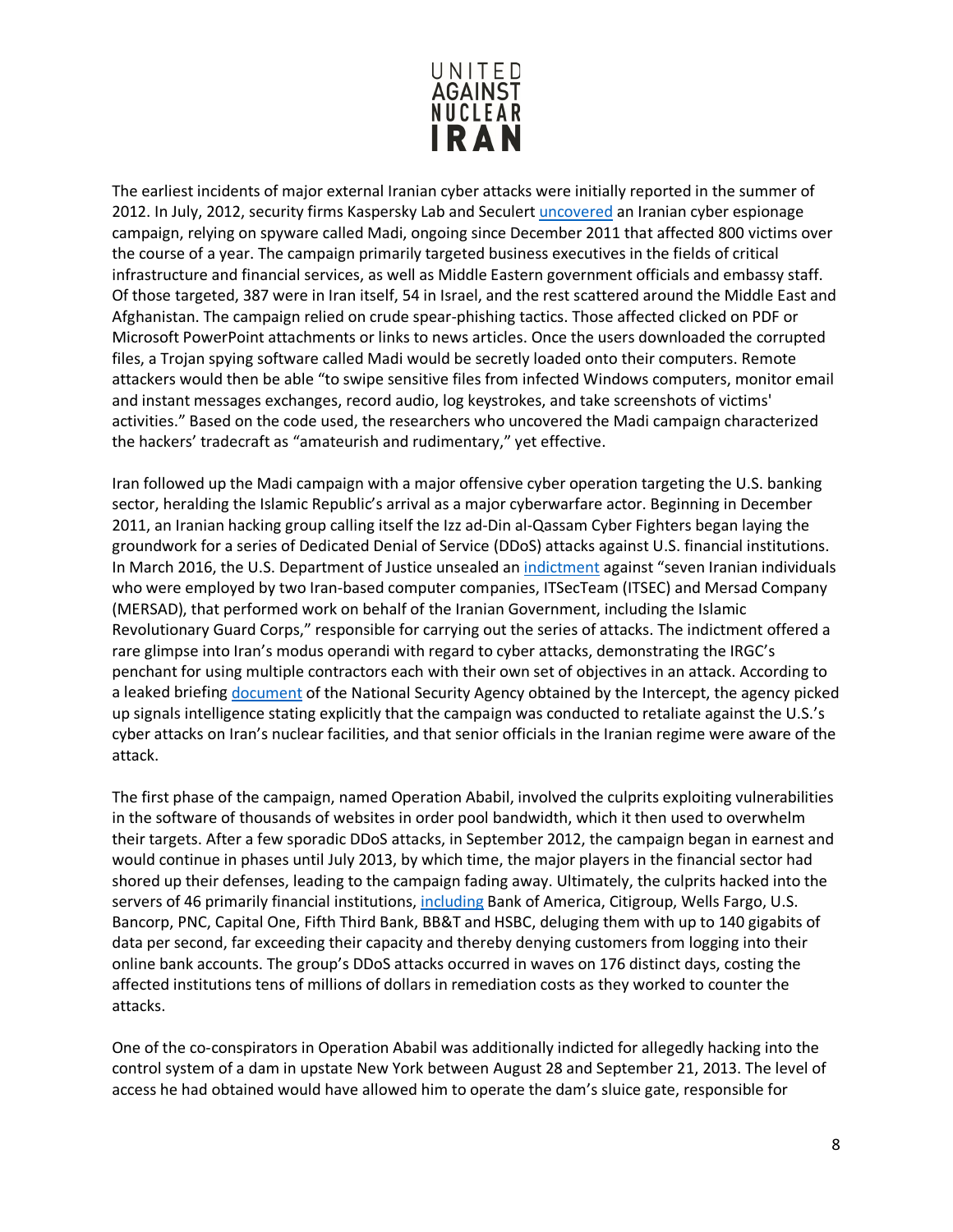

regulating water levels and flow rate. However, the dam's sluice gate had been manually disconnected at the time of the intrusion for maintenance. This incident was alarming, as it demonstrates Iran's ability and desire to access industrial control systems, as well as the vulnerabilities posed by the thousands of soft sites around the country that can potentially be manipulated, leading to potential loss of life.

Iran has at times directed cyber operations against U.S. allies as well, with the most significant attacks targeting Saudi Arabia. In addition to being in a state of cold war with Saudi Arabia for regional dominance, targeting American allies is a way for Iran to strike an indirect blow against U.S. interests that is less likely to provoke an American response. In 2012 and then again in late 2016 and early 2017, Iranian-origin malware called [Shamoon](https://money.cnn.com/2015/08/05/technology/aramco-hack/index.html) targeted the Saudi Arabian government and private sector. The Shamoon malware works by overwriting computers' master book record, making it impossible for them to start back up.

The initial 2012 Shamoon attack targeted Saudi Aramco, a company responsible for 10% of the world's oil supply at the time. The groundwork for the attack was laid mid-year, when an Aramco computer technician opened a spam email and clicked on a malicious link. On August 15, 2012, the actual cyber attack commenced, and the malware began deleting and overwriting the data on around 30,000 computers. Affected computers were effectively "bricked," and reportedly displayed images of a [burning American flag.](https://www.reuters.com/article/us-saudi-cyber-idUSKBN1571ZR) The attacks were timed to coincide with Ramadan, when most workers would be absent to allow the malware the maximum time to work unimpeded. The malware only infiltrated office [computers](https://www.reuters.com/article/us-saudi-cyber-idUSKBN1571ZR) and did not impact systems dealing with technical operations. Still, it grounded services to a halt, as office workers resorted to communications with typewriters and fax machines and gasoline refill trucks were turned away with no way to process payments. To mitigate the damage, Aramco purchased 50,000 hard drives, paying higher prices to cut the line and buy all the hard drives on the manufacturing line at several Southeast Asian factories.

The U.S. intelligence community has [attributed the Aramco attack to Iran.](https://www.cfr.org/interactive/cyber-operations/compromise-saudi-aramco-and-rasgas) A group calling itself the Cutting Sword of Justice claimed responsibility for the attack, posting a [missive](https://pastebin.com/HqAgaQRj) online that blamed the "Al-Saud corrupt regime" for using its oil resources to fund "crimes and atrocities" in Middle Eastern countries. The attack was believed to be retaliation for a similar attack that targeted Iran's oil ministry and National Iranian Oil Company in April 2012. That attack used malware called [Wiper](https://supchina.com/2016/06/22/book-excerpt-hacked-world-order-adam-segal/) to delete hard drives before vanishing. The Shamoon attack demonstrated an Iranian capability to learn from attacks against it and weaponize tactics that were initially used on Tehran.

Between November 2016 and January 2017, a variant of Shamoon [re-emerged,](https://www.reuters.com/article/us-saudi-cyber-idUSKBN1571ZR) and was used in attacks that deleted databases and files on dozens of public and private computer networks in Saudi Arabia. Among the entities struck was the General Authority of Civil Aviation, the Ministry of Labor, and the Saudi Central Bank. In the second wave of Shamoon attacks, files were overwritten with images of a 3 year old drowned Syrian refugee, hinting at the hackers' motivations.

In 2014, Iranian "hacktivists" carried out a data deletion attack against the network of a Las Vegas casino [owned by Sheldon Adelson,](https://www.bloomberg.com/news/articles/2014-12-11/iranian-hackers-hit-sheldon-adelsons-sands-casino-in-las-vegas) an outspoken opponent of Iran's nuclear program. In March 2018, federal prosecutors unsealed indictments against nine Iranians accused of carrying out cyber attacks on behalf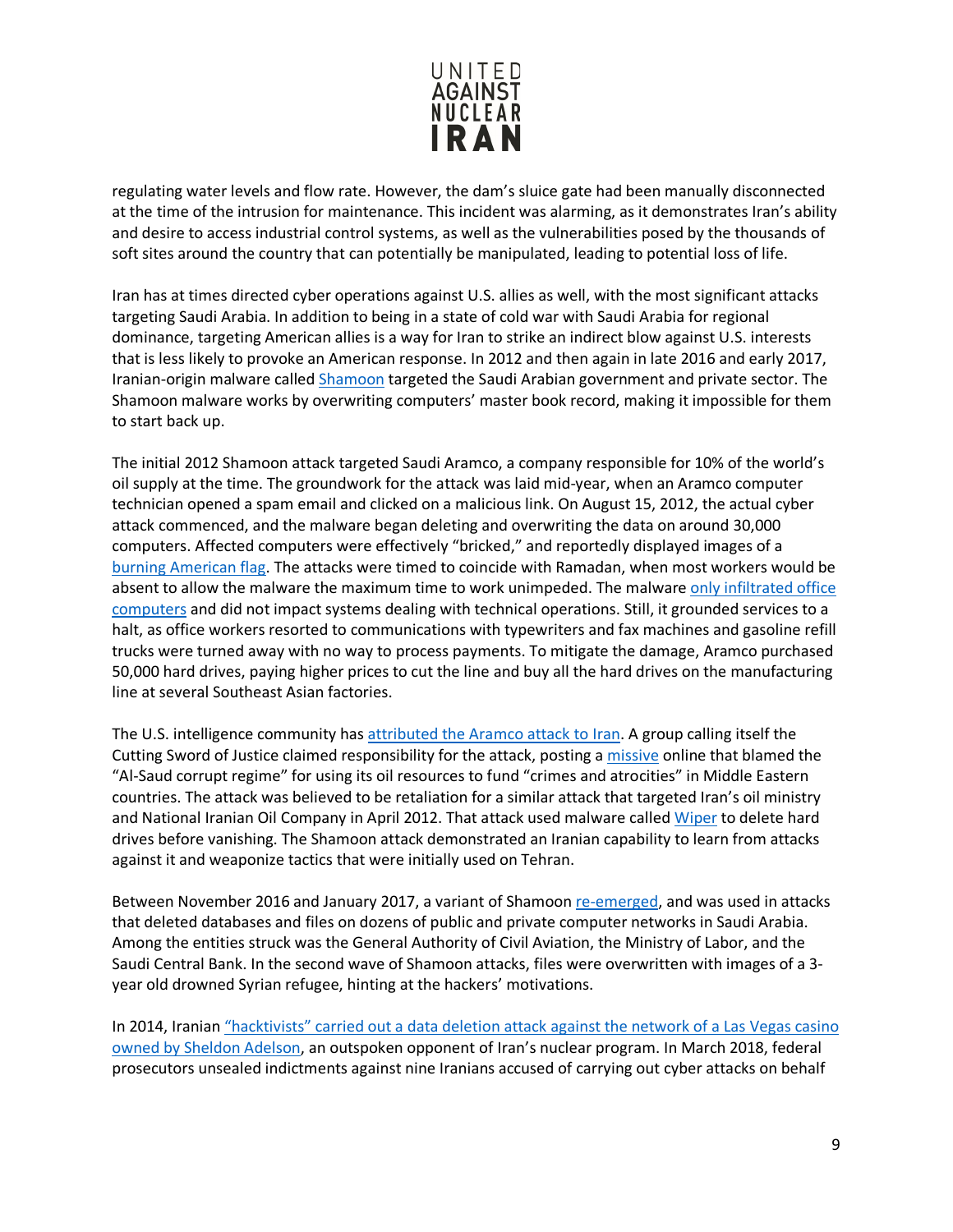

of the IRGC [who stole data for financial gain from](https://www.wsj.com/articles/u-s-charges-nine-iranians-with-cyber-attack-campaign-1521815253) "144 American universities, 36 American companies and five American government agencies," as well as 176 [universities across 21 foreign countries.](https://www.justice.gov/usao-sdny/pr/nine-iranians-charged-conducting-massive-cyber-theft-campaign-behalf-islamic?mod=article_inline)

In August 2018, Facebook and Twitter [purged hundreds of Iran-based groups and accounts](https://www.nbcnews.com/news/amp/ncna902716) that appeared to be part of a coordinated, inauthentic effort linked to [Iranian state media](https://www.unitedagainstnucleariran.com/ideological-expansion/irans-media-empire) to spread political content on four different continents, including in the United States. The unusual activity was detected by a private cybersecurity firm called FireEye, which alerted the social media companies. In a [statement,](https://www.fireeye.com/blog/threat-research/2018/08/suspected-iranian-influence-operation.html) FireEye said, "This operation is leveraging a network of inauthentic news sites and clusters of associated accounts across multiple social media platforms to promote political narratives in line with Iranian interests." The inauthentic pages sought to back Iranian foreign policy imperatives, and featured content that was pro-Iranian and pro-Palestinian, or anti-American, anti-Israeli, and anti-Saudi. Many pages reportedly promote[d Quds Day,](https://www.unitedagainstnucleariran.com/ideological-expansion/quds-day) the Iranian regime-sponsored global day of protest against Israel.

In July 2018, Germany's domestic intelligence service found that Iranian cyber attacks targeting ["the](https://www.reuters.com/article/us-germany-espionage-cyber/irans-growing-cyber-capabilities-pose-danger-german-spy-agency-idUSKBN1KE0X3)  [German government, dissidents, human rights organizations, research centers and the aerospace,](https://www.reuters.com/article/us-germany-espionage-cyber/irans-growing-cyber-capabilities-pose-danger-german-spy-agency-idUSKBN1KE0X3)  [defense and petrochemical industries"](https://www.reuters.com/article/us-germany-espionage-cyber/irans-growing-cyber-capabilities-pose-danger-german-spy-agency-idUSKBN1KE0X3) have been growing since 2014. The efficacy of the Iranian cyber attacks on Germany led the report's authors to conclude that the operations are initiated and guided by intelligence agencies.

In 2019, Iran engaged in a campaign of stepped up malign activities around the region as the Trump administration's "maximum pressure" campaign increasingly took effect, harming Iran's economy. As part of its campaign, Iran also stepped up its malign cyber activities. In June 2019, the Department of Homeland Security's Cybersecurity and Infrastructure Security Agency (CISA) [warned,](https://www.dhs.gov/news/2019/06/22/cisa-statement-iranian-cybersecurity-threats) "CISA is aware of a recent rise in malicious cyber activity directed at United States industries and government agencies by Iranian regime actors and proxies. … Iranian regime actors and proxies are increasingly using destructive 'wiper' attacks, looking to do much more than just steal data and money. These efforts are often enabled through common tactics like spear phishing, password spraying, and credential stuffing."

In July 2019, U.S. Cyber Command [tweeted](https://www.defenseone.com/technology/2019/07/suspected-iranian-cyber-attacks-show-no-sign-slowing/158213/) that they discovered active misuse of a bug in Microsoft Outlook. FireEye traced the activity to a threat group called APT33, which is allegedly working at the behest of the Iranian government as part of a coordinated campaign against "U.S. federal government agencies and financial, retail, media, and education sectors."

In November 2019, a Microsoft researcher presented findings that the Iranian hacking group APT 33, the group behind the 2012 Shamoon attacks on Saudi Aramco, has undergone a dangerous evolution and shifted focus, moving away from attacks targeting IT networks in favor of [efforts to infiltrate industrial](https://www.wired.com/story/iran-apt33-industrial-control-systems/)  [control systems](https://www.wired.com/story/iran-apt33-industrial-control-systems/) used in electric utilities, manufacturing, oil refineries, and related critical infrastructure. The researcher found that over the course of a year, APT 33 had launched crude password-spraying attacks at tens of thousands of targets, but in recent months, had narrowed focus to 2000 organizations per month while increasing the amount of accounts targeted at each organization ten-fold. The effort indicates that the group is seeking a foothold that would enable it to launch disruptive physical attacks at a time of its choosing.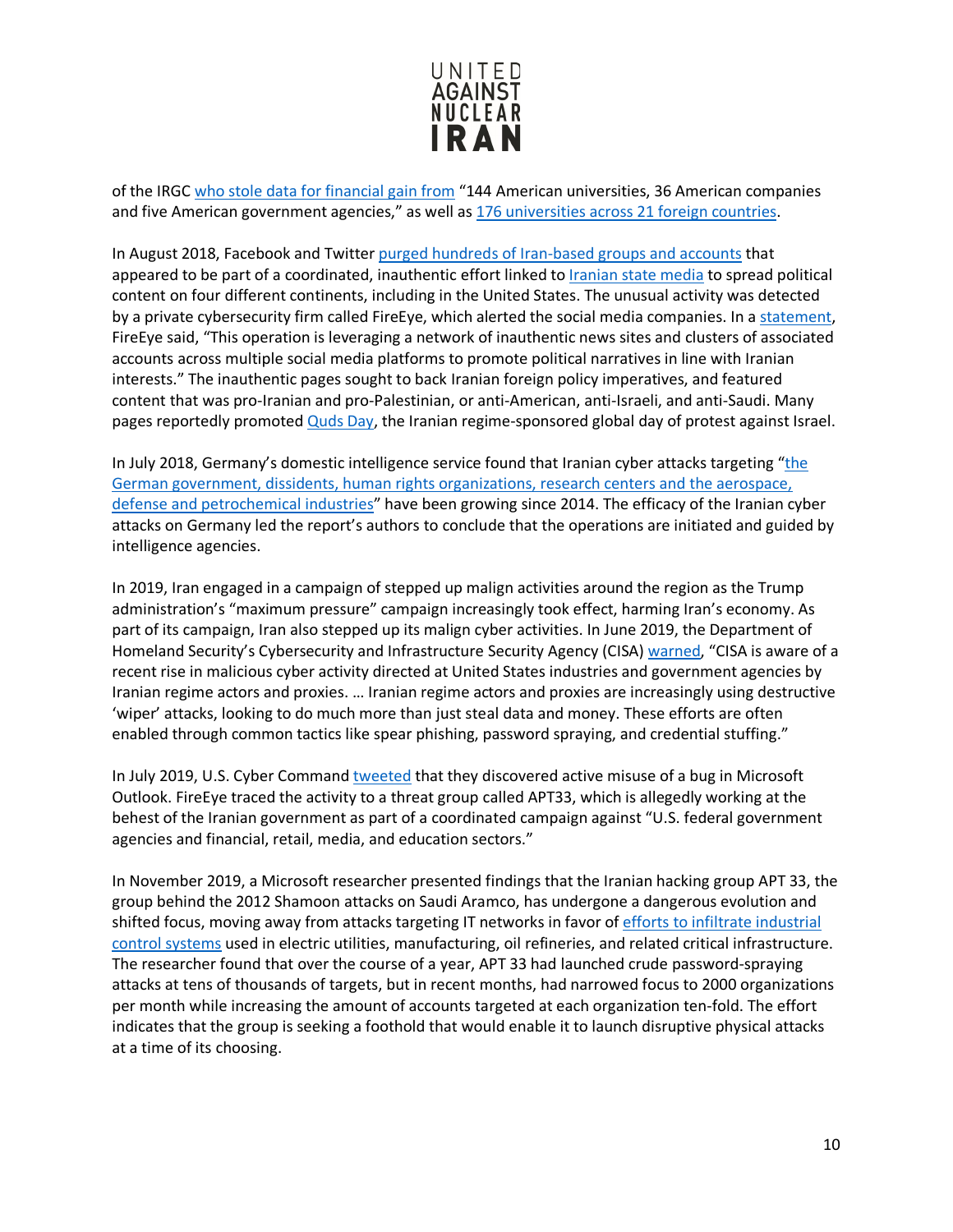

In December 2019, IBM researcher[s announced](https://www.cyberscoop.com/iran-destructive-malware-ibm/) they had discovered a new form of malware, dubbed "ZeroCleare," that is believed to have been created by Iranian hacking collective APT 34, a group with ties to the government. The malware was reportedly used in data deletion attacks on unnamed Middle Eastern energy and industrial companies in the preceding months. On December 29, 2019, the day the U.S. struck Iran-backed militia targets in Iraq in retaliation for earlier rocket attacks, Saudi cybersecurity officials detected a rapid effort to deploy a cyber attack using malware it nicknamed ["Dustman.](https://news.yahoo.com/days-before-suleimani-strike-saudis-warned-of-new-destructive-cyber-attack-013125981.html)" The target of the attack was subsequently revealed to be **Bapco**, Bahrain's state petroleum organization. The malware was highly similar to the "ZeroCleare" malware discovered earlier in the month, leading experts to conclude that Tehran was the likely culprit.

Following the January 2020 drone strike that killed IRGC Quds Force commander Qassem Soleimani, Iran-based [attempts to hack U.S. federal, state and local government websites](https://www.cnn.com/2020/01/08/tech/iran-hackers-soleimani/index.html) jumped 50% and nearly tripled worldwide. In February 2020, Reuters and Certfa [exposed](https://www.reuters.com/article/us-iran-hackers-exclusive/exclusive-iran-linked-hackers-pose-as-journalists-in-email-scam-idUSKBN1ZZ1MS) an Iranian hacking attempt—through Charming Kitten—targeting Israeli academics and researchers who study Iran. Hackers posed as prominent journalists who cover Iran, and asked for email credentials to preview interview questions all in an attempt to penetrate their targets' accounts.

As the world has struggled to respond to the COVID-19 pandemic, Iran has been one of the hardest-hit nations, driven in large part to various [missteps](https://time.com/5804706/iran-coronavirus/) taken by the regime. Despite facing an unprecedented public health crisis, Iran has continued its malign cyber activities unabated. At a press conference on March 20, 2020, Secretary of State Pompeo asserted that Russia, China, and Iran are carrying out online [disinformation campaigns](https://thehill.com/policy/national-security/488659-pompeo-says-china-russia-iran-are-spreading-disinformation-about) to stoke fear and discord in the U.S. On April 2, Reuters [reported](https://www.reuters.com/article/us-health-coronavirus-cyber-iran-exclusi/exclusive-hackers-linked-to-iran-target-who-staff-emails-during-coronavirus-sources-idUSKBN21K1RC) that hackers working in the interest of the Iranian government have since early March used advanced phishing techniques to try and steal the email passwords of staff members at the World Health Organization, presumably to gain access to intelligence that would aid in the fight against the coronavirus. Analysts believe the hackers were tied to Tehran as the malicious websites used to deceive the staffers were previously used in a campaign targeting American academics with connections to Iran. Similar [incidents](https://www.dailymail.co.uk/news/article-8281091/Iran-Russia-launch-hacking-attacks-British-unis-attempt-steal-vaccine-secrets.html) were [reported,](https://www.reuters.com/article/us-healthcare-coronavirus-gilead-iran-ex/exclusive-iran-linked-hackers-recently-targeted-coronavirus-drugmaker-gilead-sources-idUSKBN22K2EV) where Iranian hackers allegedly targeted British universities researching coronavirus vaccines as well as U.S. pharmaceutical company Gilead Sciences Inc. That's not to mention [reports](https://www.washingtonpost.com/national-security/intelligence-officials-say-attempted-cyberattack-on-israeli-water-utilities-linked-to-iran/2020/05/08/f9ab0d78-9157-11ea-9e23-6914ee410a5f_story.html) of an attempted Iranian cyber attack on Israeli civilian water infrastructure in the middle of a pandemic. These incidents highlight that the Iranian cyber threat adds additional layers of insecurity at a time of international crisis.

## <span id="page-11-0"></span>Conclusions

The Iranian cyber threat poses unique challenges to American security given the difficulties with properly attributing attacks, the lack of clear-cut rules with regard to response options and concerns for escalatory responses, and the thousands of vulnerable sites throughout the country and among our allies and U.S. entities abroad that make for appealing targets. The main factor preventing Iran from launching major, disruptive cyber attacks against the U.S. homeland is not necessarily lack of opportunity or ability, but the regime's calculus as to whether the benefits of such an attack outweigh the costs it would likely incur.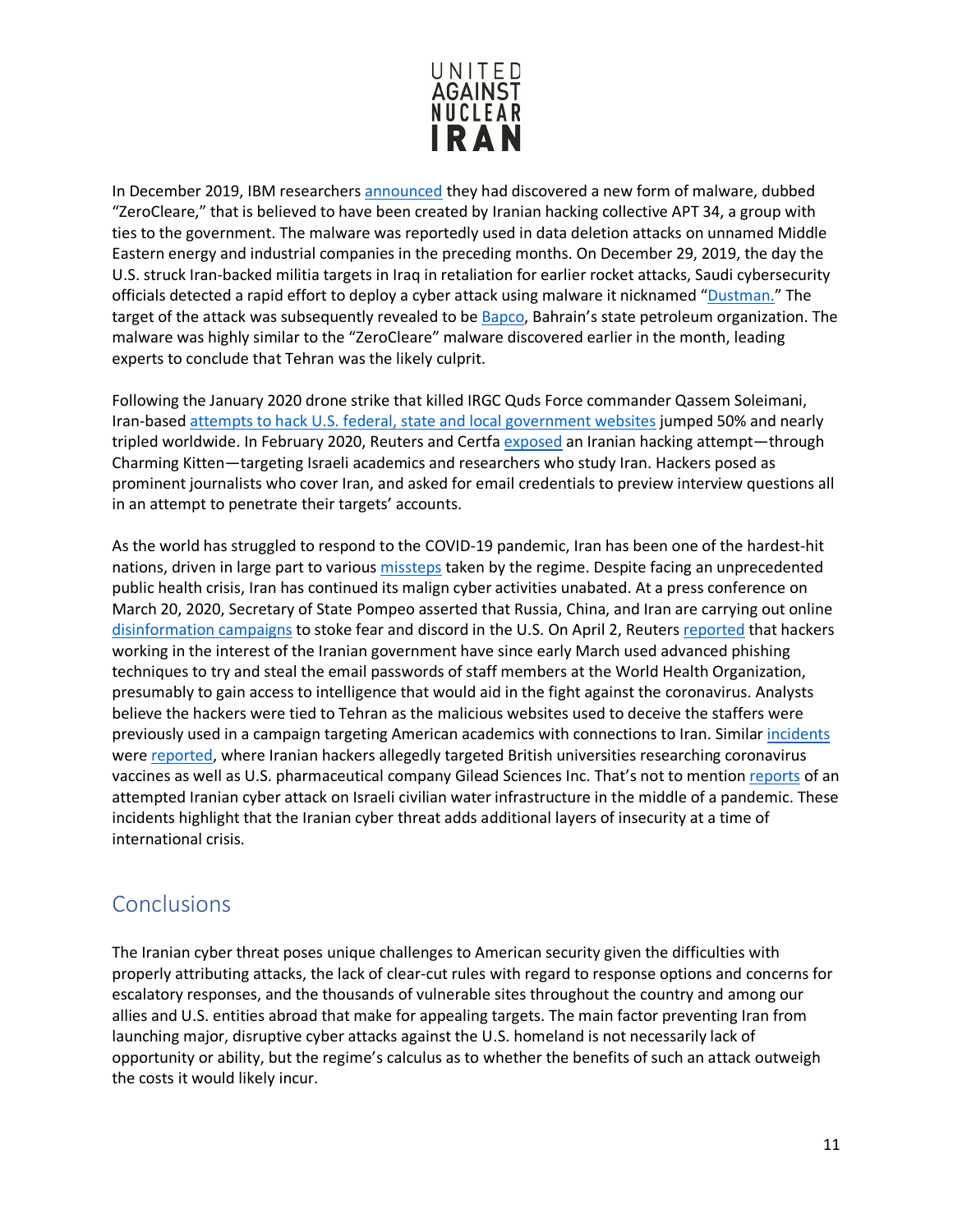

To date, Iran has continually pushed the envelope in the offensive cyber realm, carrying out costly attacks against the United States and its European and Middle Eastern allies. Washington has mainly responded to increased Iranian regional provocations by engaging in its own cyber operations, for example reportedly [targeting](https://www.nytimes.com/2019/08/28/us/politics/us-iran-cyber-attack.html) an Iranian paramilitary database which enabled the regime to surveil and plan attacks against tankers passing through the Persian Gulf.

The levers at the U.S.'s disposal to mitigate the Iranian cyber threat are less than ideal. The U.S. has the authority under [Executive Order 13694](https://www.treasury.gov/resource-center/sanctions/Programs/Documents/cyber_eo.pdf) to sanction entities engaging in malicious cyber-enabled conduct against the U.S., and is also able to issue indictments against Iranian cyber threat actors. But such actions are largely symbolic in effect.

This dynamic changed in September 2018, when President Trump issued National Security Presidential Memorandum 13 (NSPM 13), a classified directive that [reportedly](https://www.washingtonpost.com/world/national-security/trump-authorizes-offensive-cyber-operations-to-deter-foreign-adversaries-bolton-says/2018/09/20/b5880578-bd0b-11e8-b7d2-0773aa1e33da_story.html) enables the White House to permit the military to engage in offensive cyber operations without a lengthy review process. The measure, which then-National Security Advisor John Bolton played an important role in crafting and implementing, is designed to deter adversaries from cyber campaigns targeting critical networks or interfering in U.S. elections. Bolton asserted that the directive would create "structures of deterrence that will demonstrate to adversaries that the cost of their engaging in operations against us is higher than they want to bear." Cyber operations approved under NSPM 13 would have to fall short of the criteria for classification as "use of force," however, meaning they cannot cause death, destruction, or severe economic impacts. Still, the directive gives the Trump administration a potent tool to respond to and prevent Iranian cyber aggression.

Despite the issuance of NSPM 13, U.S. policymakers have yet to make full and concerted use of the authorities contained within. Iran has therefore yet to be deterred, as evidenced by reports that it has continued to probe critical U.S. systems, signaling that an attack on industrial control systems remains on the table. The primary deterrent to Iran undertaking the costliest and most destructive attacks would be the knowledge that such a cyber attack would lead to a kinetic response, but, troublingly, the U.S. has yet to define what constitutes an act of warfare in the cyber domain. Lawmakers of both parties have [grappled](https://thehill.com/policy/cybersecurity/477795-congress-struggles-on-rules-for-cyber-warfare-with-iran) with the question in the wake of the Soleimani assassination and have called on the Pentagon to provide guidance. Since 2011, it has been U.S. policy that, "When warranted the United States will respond to hostile acts in cyberspace as we would to any other threat to our country." Without clearly enumerated red lines, however, Iran is liable to test the waters in provocative ways, having already discovered it can carry out costly attacks on the U.S. financial system, on a casino, on universities, companies, and government agencies without significant pushback.

The most daunting task facing the U.S. is shoring up the defenses of the thousand soft targets around the country. The U.S. in 2018 elevated Cyber Command to a combatant command, and has made defending critical infrastructure against cyber attacks a key priority. Strategic collaboration with allied countries is an important component in ensuring that the U.S. and its allies are adopting best practices in cyber defense. In November 2019, the U.S. Cyber Command and its Israeli analog, the Israeli Defense Forces' Cyber Defense Directorate, staged a [joint exercise,](https://www.jns.org/idf-strengthens-cyber-defense-coordination-with-us-cyber-command/) dubbed "Cyber Dome," in which the participants practiced responding to a simulated significant cyber attack. Israel has also opened its doors to other regional militaries to cooperatively share in its advanced cyber defenses. While such